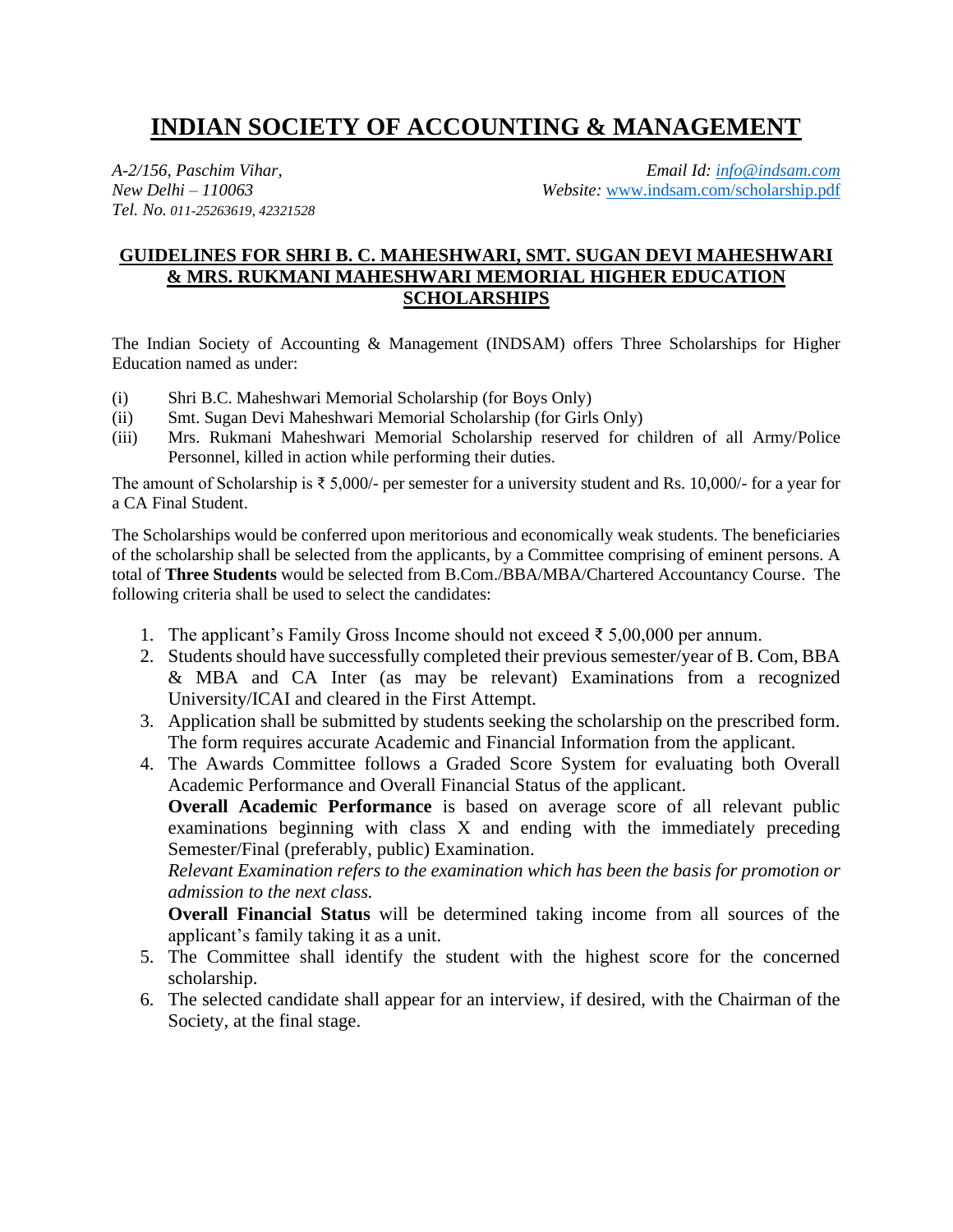#### *Note:*

- I. Application Form, Rules and List of required Documents can be downloaded from Society's Website www.indsam.com/scholarship.pdf
- II. The Form, duly completed, in all respects has to be submitted in hard copy by post on the Society's address or submitted by email given above.
- III. Scholarship Application are received Twice a year. The Last Date of Receipt of Applications is 30<sup>th</sup> September and 31<sup>st</sup> March every year.
- IV. Any query should be addressed on the Society's email. No telephonic query will be entertained.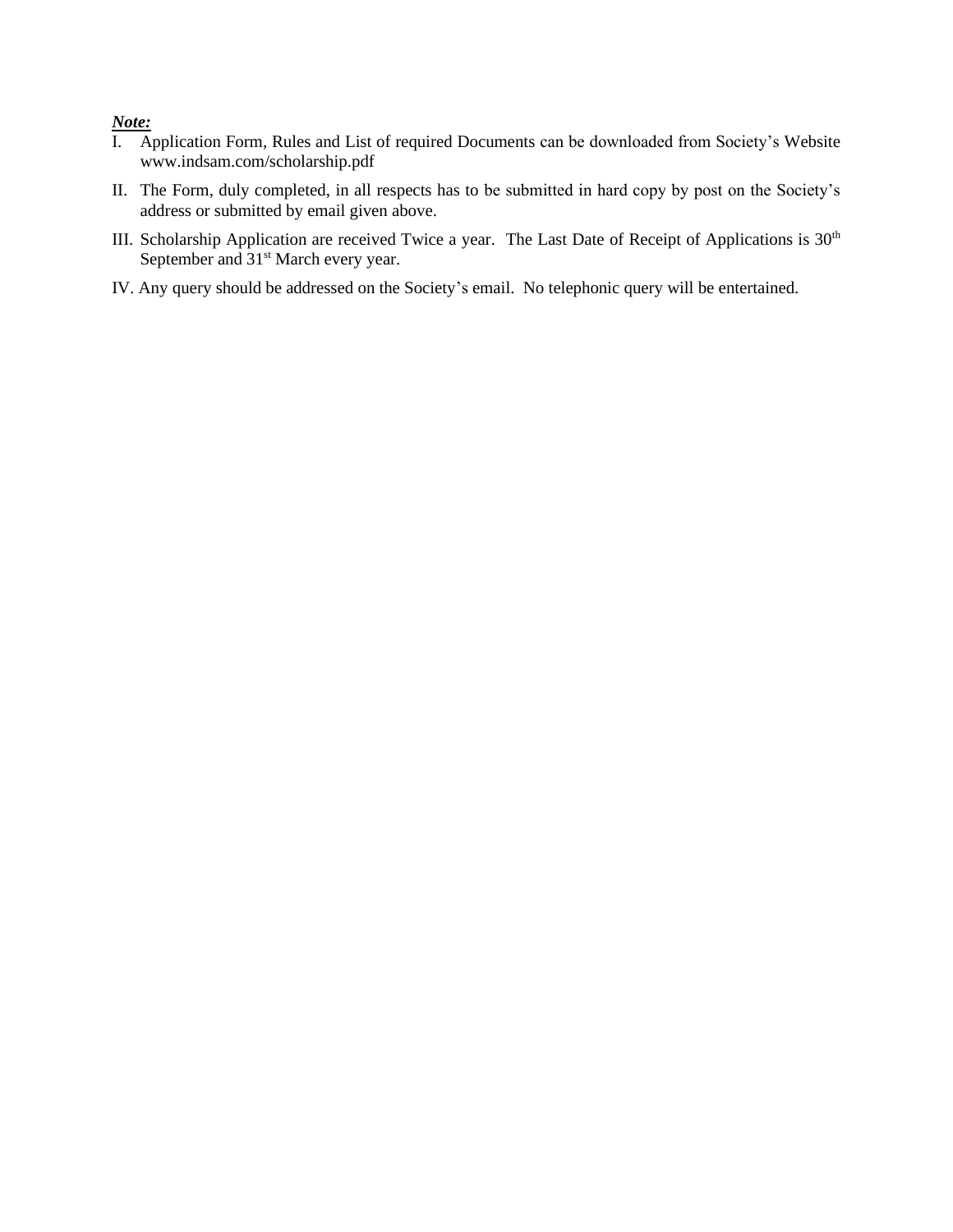

**INDIAN SOCIETY OF ACCOUNTING & MANAGEMENT**

A-2/156, Paschim Vihar, New Delhi – 110063 Email Id: info@indsam.com

## **APPLICATION FORM FOR HIGHER EDUCATION (H.E.) SCHOLARSHIPS**

- 1. Shri B. C. Maheshwari Memorial Scholarship
- 2. Smt. Sugan Devi Maheshwari Memorial Scholarship
- 3. Mrs. Rukmani Maheshwari Memorial Scholarship



| 1. |         |                                             |
|----|---------|---------------------------------------------|
| 2. |         | Affix recent<br>passport size<br>photograph |
| 3. | Gender: |                                             |
| 4. |         |                                             |

5. Name of the Present Programme of Study: \_\_\_\_\_\_\_\_\_\_\_\_\_\_\_\_\_\_\_\_\_\_\_\_\_\_\_\_\_\_\_\_\_\_\_\_\_\_\_\_\_\_\_

6. Educational Qualifications (including marks of semester examination last appeared):

| S.               | Qualification       | <b>Board/Universi</b> | Name & Address of      | Year of        | <b>Division</b> | $\%$ age/        |
|------------------|---------------------|-----------------------|------------------------|----------------|-----------------|------------------|
| No.              |                     | ty/ICAI               | School/College/CA Firm | <b>Passing</b> |                 | $\mathbf{CPI}^*$ |
| 1.               | X                   |                       |                        |                |                 |                  |
| 2.               | XII                 |                       |                        |                |                 |                  |
| 3.               | Graduation/CA       |                       |                        |                |                 |                  |
|                  | Foundation/Previo   |                       |                        |                |                 |                  |
|                  | us Semester/Year    |                       |                        |                |                 |                  |
| $\overline{4}$ . | <b>MBA Previous</b> |                       |                        |                |                 |                  |
|                  | Semester/Year       |                       |                        |                |                 |                  |
|                  | /CA Inter           |                       |                        |                |                 |                  |
| 5.               | Others              |                       |                        |                |                 |                  |

\* Cumulative Performance Index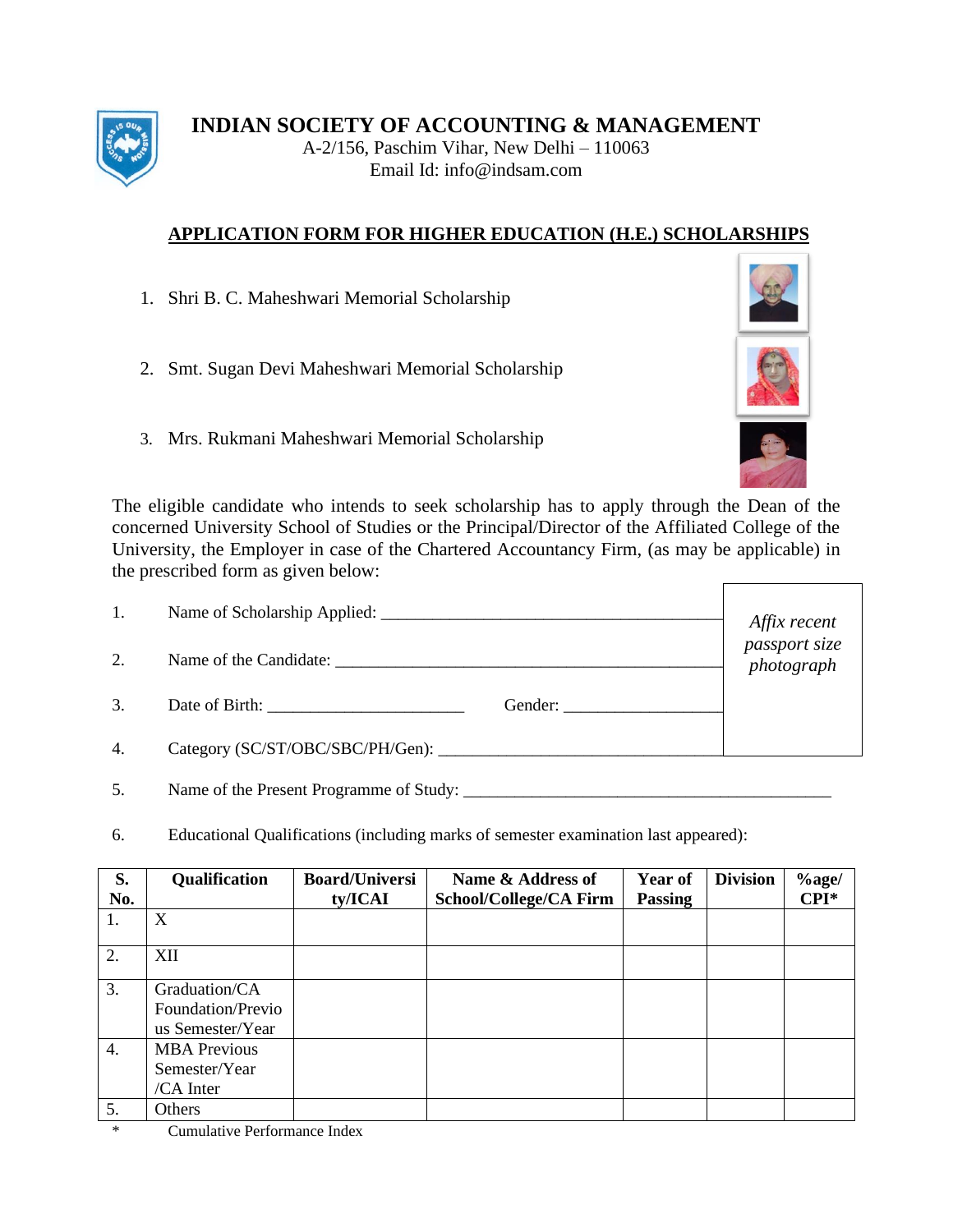| 7.  |                                   |                      |                                                                                                                         |  |
|-----|-----------------------------------|----------------------|-------------------------------------------------------------------------------------------------------------------------|--|
| 8.  |                                   |                      |                                                                                                                         |  |
| 10. | Father's Name                     | $\ddot{\cdot}$       |                                                                                                                         |  |
|     | Occupation                        | $\ddot{\phantom{a}}$ | Service (Govt /Public/Private) <b>Isiness/</b> Profession                                                               |  |
|     | Designation                       |                      |                                                                                                                         |  |
|     | <b>Gross Annual Salary</b>        | $\ddot{\cdot}$       | रे $\qquad \qquad$                                                                                                      |  |
|     | <b>Office Address</b>             | $\ddot{\cdot}$       |                                                                                                                         |  |
|     | Phone No.                         | ÷                    |                                                                                                                         |  |
|     | E-mail ID                         |                      |                                                                                                                         |  |
| 11. | Mother's Name                     | $\ddot{\cdot}$       |                                                                                                                         |  |
|     | Occupation                        | ÷                    | Service (Govt /Public /Private) <b>Fusiness</b> Profession                                                              |  |
|     |                                   |                      | $\Box$ Home-maker                                                                                                       |  |
|     | Designation                       |                      |                                                                                                                         |  |
|     | <b>Gross Annual Salary</b>        | $\ddot{\cdot}$       | <u>र __________________</u>                                                                                             |  |
|     | <b>Office Address</b>             | $\ddot{\cdot}$       | <u> 1989 - Johann Stoff, deutscher Stoff, der Stoff, der Stoff, der Stoff, der Stoff, der Stoff, der Stoff, der S</u>   |  |
|     | Phone No.                         | ÷                    |                                                                                                                         |  |
|     | E-mail ID                         |                      | <u> 1989 - Johann John Stoff, deutscher Stoff und der Stoff und der Stoff und der Stoff und der Stoff und der Stoff</u> |  |
| 11. | <b>Gross Annual Family Income</b> |                      | ₹                                                                                                                       |  |

12. Do you receive any other Scholarship/Financial Assistance? If yes, give details:

| Name & Address of<br>the Organization | <b>Amount of</b><br><b>Monthly/Annually</b><br><b>Assistance Received</b> | For how many<br>Days/Months/Year,<br>the Assistance is being<br><b>Received</b> | <b>Type of Assistance</b><br><b>Received</b> |
|---------------------------------------|---------------------------------------------------------------------------|---------------------------------------------------------------------------------|----------------------------------------------|
|                                       |                                                                           |                                                                                 |                                              |

13. Any Other Source of Scholarship/Financial Assistance applied for \_\_\_\_\_\_\_\_\_\_\_\_\_\_\_\_\_\_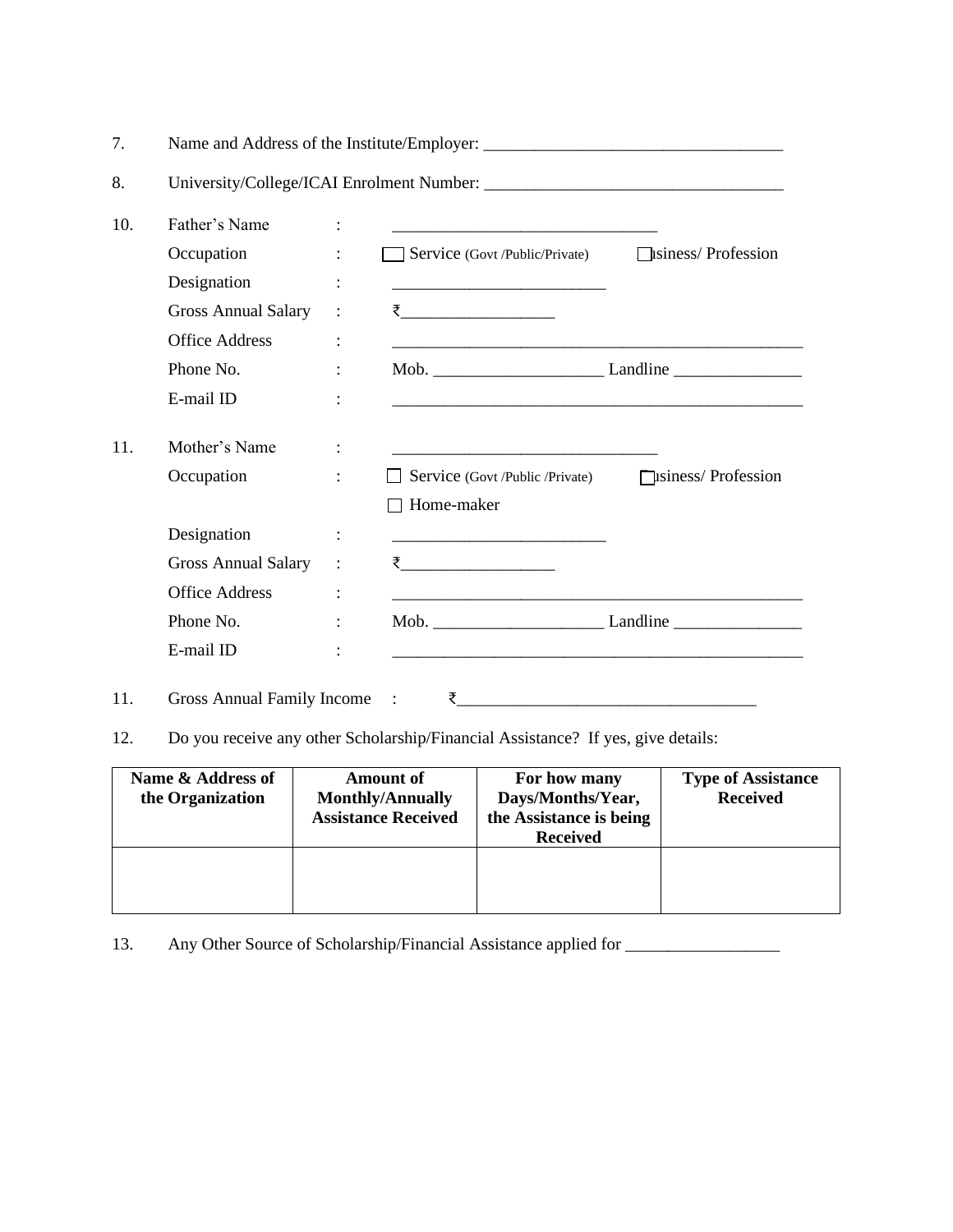#### **UNDERTAKING**

I hereby declare that the above mentioned information furnished by me is true and correct to the best of my knowledge and belief. If any information is found incorrect, at any stage, my application may be rejected and amount, if any, received by me will be refunded along with penalty as decided by the Society.

| (Signature of Father/Mother/Guardian) | (Signature of the Candidate)                                                                                                                                                                                                  |
|---------------------------------------|-------------------------------------------------------------------------------------------------------------------------------------------------------------------------------------------------------------------------------|
|                                       |                                                                                                                                                                                                                               |
| <b>Permanent Address:</b>             | <u> 1989 - Johann Stoff, amerikansk politiker (d. 1989)</u>                                                                                                                                                                   |
|                                       | the control of the control of the control of the control of the control of the control of the control of the control of the control of the control of the control of the control of the control of the control of the control |
|                                       | <u> 1989 - Johann Stoff, amerikansk politiker (* 1908)</u>                                                                                                                                                                    |
|                                       |                                                                                                                                                                                                                               |
|                                       |                                                                                                                                                                                                                               |
| E mail Address:                       |                                                                                                                                                                                                                               |
| Contact No.:                          | (Mobile)                                                                                                                                                                                                                      |
|                                       | (Residence)                                                                                                                                                                                                                   |
|                                       |                                                                                                                                                                                                                               |
|                                       |                                                                                                                                                                                                                               |

#### **VERIFICATION**

The above said information furnished by the candidate has been verified by us to be true to the best of our knowledge and information. The application is being recommended and forwarded for appropriate consideration.

Signature & Full Name of Dean/Director/ Principal/Employer/Institute/Organization with Office Seal

Place: \_\_\_\_\_\_\_\_\_\_\_\_\_\_\_\_\_\_

Date: \_\_\_\_\_\_\_\_\_\_\_\_\_\_\_\_\_\_